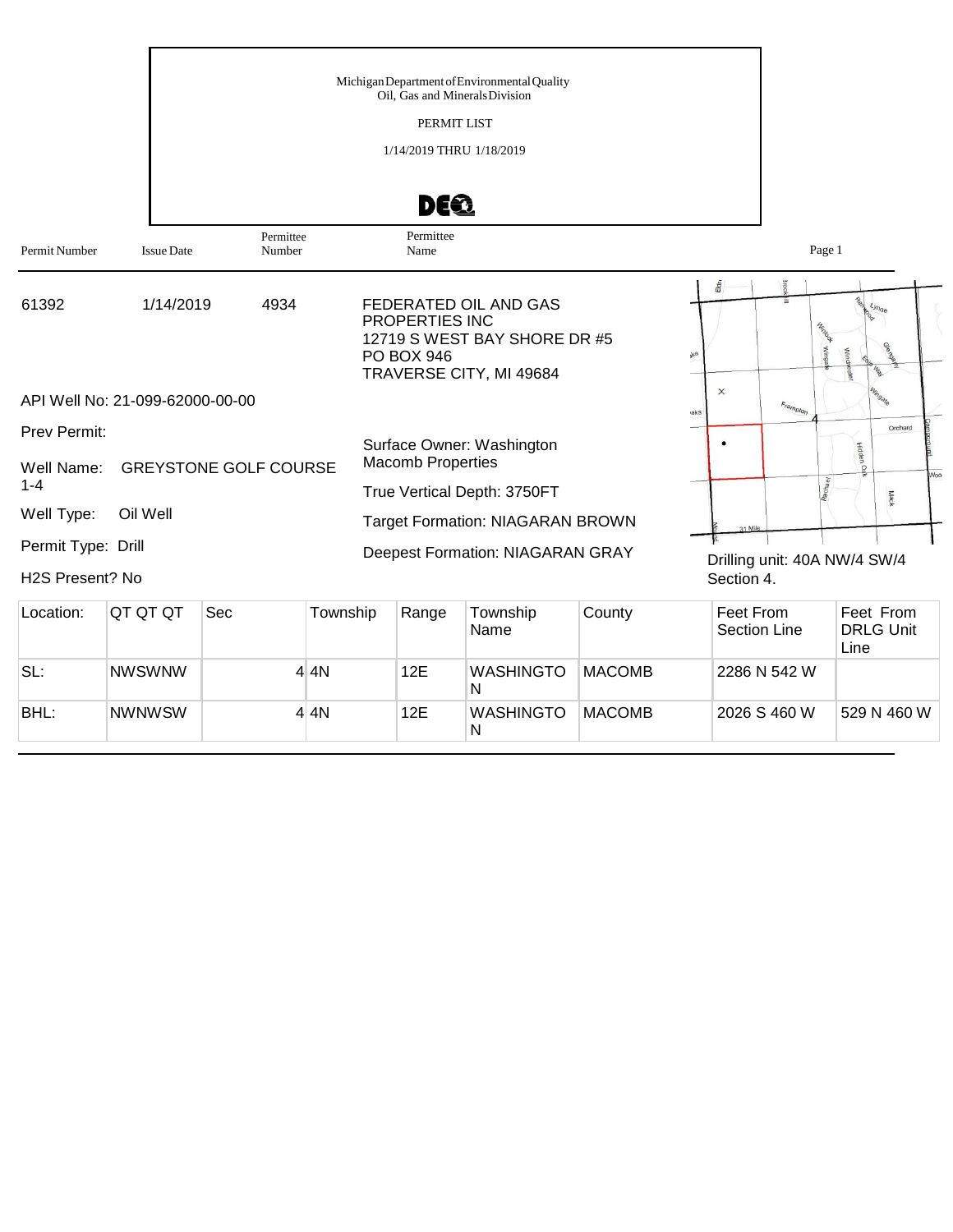Updated Permits

1/14/2019 THRU 1/18/2019

### DE®

Permittee Number Permit Number Permittee Name Page 1

#### **RECORD OF WELL PLUGGING:**

| 61002 | 6536 | ALTA MESA SERVICES LP |
|-------|------|-----------------------|
|       |      | 15021 KATY FREEWAY    |
|       |      | SUITE 400             |
|       |      | HOUSTON, TX 77094     |

API Well Number: 21-057-61002-00-00

Well Name: STIMSON C2-9

Plugging Date: 12/7/2018

| Location | OT OT OT      | <b>Sec</b> | Township | Range | <b>Township Name</b> | County         | <b>Feet From Section</b><br>Line | Feet From DRLG<br>Unit |
|----------|---------------|------------|----------|-------|----------------------|----------------|----------------------------------|------------------------|
| SL:      | <b>SENESW</b> |            | 9 11N    | 4W    | <b>SUMNER</b>        | <b>GRATIOT</b> | 1909 S 2294 W                    | 589 S 354 E            |

54515 6361 RIVERSIDE ENERGY MICHIGAN LLC 10691 EAST CARTER ROAD SUITE 201 TRAVERSE CITY, MI 49684

API Well Number: 21-079-54515-00-00

Well Name: HOMESTAKE & SIMPSON A2-15

Plugging Date: 12/21/2018

| Location | <b>OT OT OT</b> | <b>Sec</b> | Township | Range | Township Name      | County   | <b>Feet From Section</b><br>Line | <b>Feet From DRLG</b><br>Unit |
|----------|-----------------|------------|----------|-------|--------------------|----------|----------------------------------|-------------------------------|
| ISL:     | <b>NENENW</b>   |            | 15 28N   | 7W    | <b>RAPID RIVER</b> | KALKASKA | 427 N 2151 W                     | 427 N 484 E                   |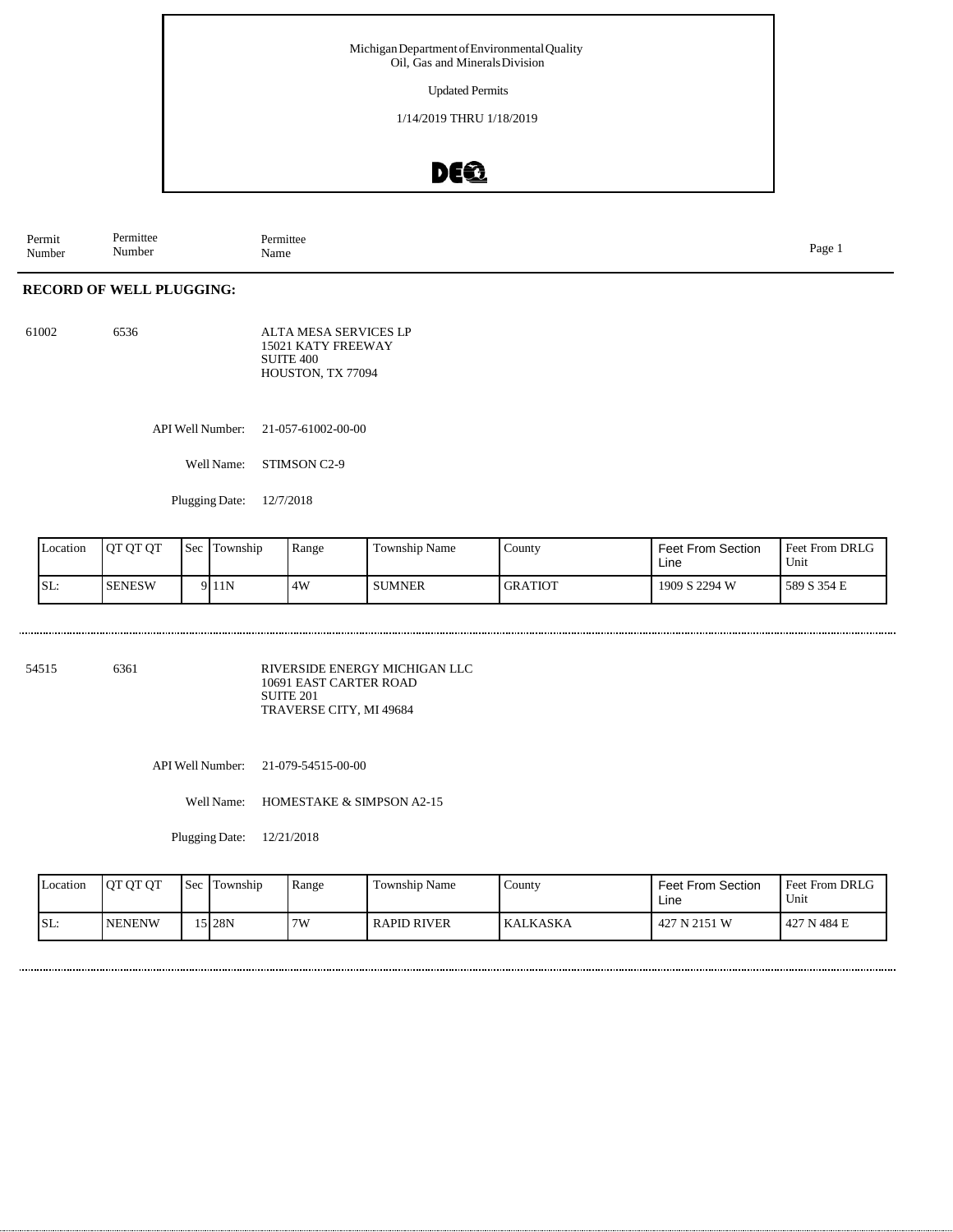Updated Permits

1/14/2019 THRU 1/18/2019

# DEQ

| Permit<br>Number | Permittee<br>Number | Permittee<br>Name                                                                               |  |  |  |  |
|------------------|---------------------|-------------------------------------------------------------------------------------------------|--|--|--|--|
| 54516            | 6361                | RIVERSIDE ENERGY MICHIGAN LLC<br>10691 EAST CARTER ROAD<br>SUITE 201<br>TRAVERSE CITY, MI 49684 |  |  |  |  |
|                  | API Well Number:    | 21-079-54516-00-00                                                                              |  |  |  |  |
|                  | Well Name:          | HOMESTAKE & SIMPSON B1-15                                                                       |  |  |  |  |

Plugging Date: 12/21/2018

| Location | <b>QT QT QT</b> | <b>Sec</b> | Township    | Range     | <b>Township Name</b> | County   | <b>Feet From Section</b><br>Line | <b>Feet From DRLG</b><br>Unit |
|----------|-----------------|------------|-------------|-----------|----------------------|----------|----------------------------------|-------------------------------|
| SL:      | <b>SESWNW</b>   |            | <b>528N</b> | <b>7W</b> | <b>RAPID RIVER</b>   | KALKASKA | 2297 N 970 W                     | 357 S 347 E                   |

54517 6361 RIVERSIDE ENERGY MICHIGAN LLC 10691 EAST CARTER ROAD SUITE 201 TRAVERSE CITY, MI 49684

API Well Number: 21-079-54517-00-00

Well Name: RAUDMAN & JORDAN B4-10

Plugging Date: 12/21/2018

| Location | OT OT OT      | Sec Township      | Range | Township Name      | County   | <b>Feet From Section</b><br>∟ine | <b>Feet From DRLG</b><br>Unit |
|----------|---------------|-------------------|-------|--------------------|----------|----------------------------------|-------------------------------|
| SL:      | <b>NWSENE</b> | 10 <sub>28N</sub> | 7W    | <b>RAPID RIVER</b> | KALKASKA | 1740 N 924 E                     | 417 N 403 W                   |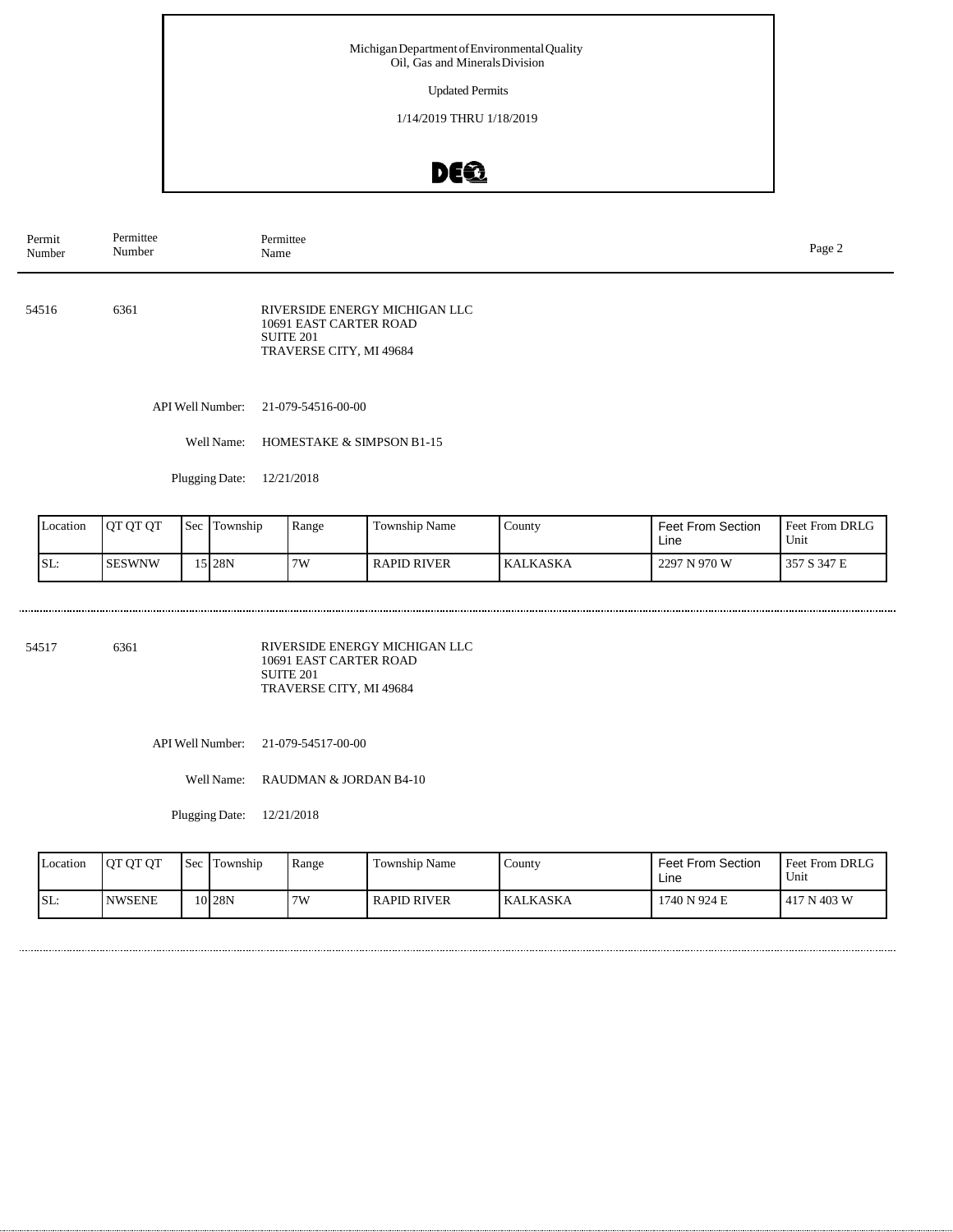Updated Permits

1/14/2019 THRU 1/18/2019

# DEQ

| Permit<br>Number | Permittee<br>Number | Permittee<br>Name                                                                               |  |  |  |  |
|------------------|---------------------|-------------------------------------------------------------------------------------------------|--|--|--|--|
| 54520            | 6361                | RIVERSIDE ENERGY MICHIGAN LLC<br>10691 EAST CARTER ROAD<br>SUITE 201<br>TRAVERSE CITY, MI 49684 |  |  |  |  |
|                  | API Well Number:    | 21-079-54520-00-00                                                                              |  |  |  |  |
|                  | Well Name:          | HOMESTAKE & SIMPSON D4-16                                                                       |  |  |  |  |

Plugging Date: 12/21/2018

| Location | <b>QT QT QT</b> | <b>Sec</b> | Township          | Range | Township Name      | County   | <b>Feet From Section</b><br>Line | <b>Feet From DRLG</b><br>Unit |
|----------|-----------------|------------|-------------------|-------|--------------------|----------|----------------------------------|-------------------------------|
| SL:      | <b>SWSESE</b>   |            | 16 <sup>28N</sup> | 7W    | <b>RAPID RIVER</b> | KALKASKA | 581 S 982 E                      | 581 S 982 E                   |

54570 6361 RIVERSIDE ENERGY MICHIGAN LLC 10691 EAST CARTER ROAD SUITE 201 TRAVERSE CITY, MI 49684

API Well Number: 21-079-54570-00-00

Well Name: MUNCHBACH C3-10

Plugging Date: 12/21/2018

| Location | OT OT OT      | <b>Sec</b> | Township          | Range | Township Name      | County   | Feet From Section<br>Line | Feet From DRLG<br>Unit |
|----------|---------------|------------|-------------------|-------|--------------------|----------|---------------------------|------------------------|
| SL:      | <b>NWNWSE</b> |            | 10 <sub>28N</sub> | 7W    | <b>RAPID RIVER</b> | KALKASKA | 2313 S 2301 E             | 350 N 976 E            |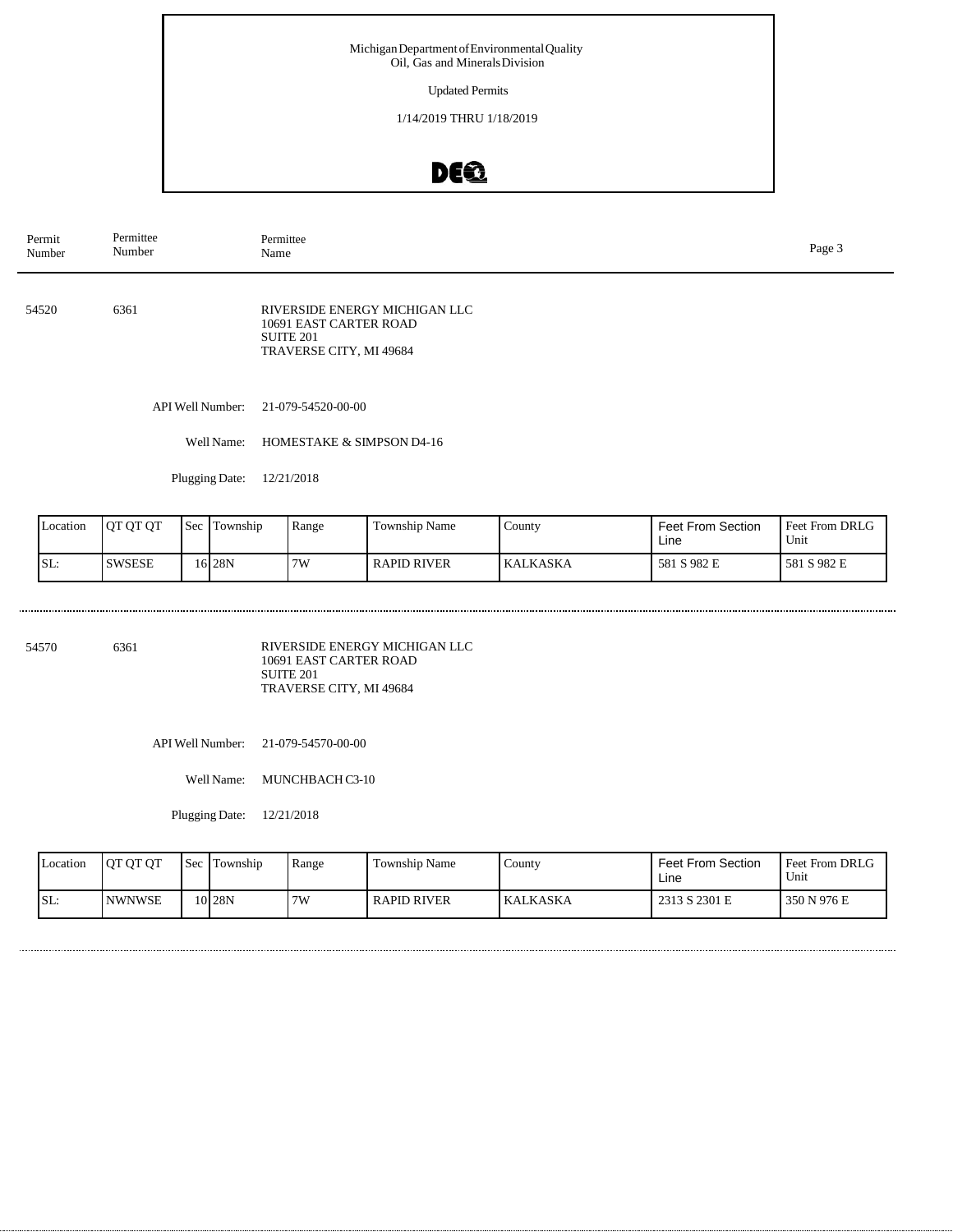Updated Permits

1/14/2019 THRU 1/18/2019

# DEQ

| Permit<br>Number | Permittee<br>Number | Permittee<br>Name                                                                                      | Page 4 |
|------------------|---------------------|--------------------------------------------------------------------------------------------------------|--------|
| 54579            | 6361                | RIVERSIDE ENERGY MICHIGAN LLC<br>10691 EAST CARTER ROAD<br><b>SUITE 201</b><br>TRAVERSE CITY, MI 49684 |        |
|                  | API Well Number:    | 21-079-54579-00-00                                                                                     |        |
|                  | Well Name:          | COBB C1-10                                                                                             |        |
|                  | Plugging Date:      | 12/21/2018                                                                                             |        |

| Location | <b>OT OT OT</b> | <b>Sec</b> | Township | Range | Township Name      | County          | Feet From Section<br>Line | Feet From DRLG<br>Unit |
|----------|-----------------|------------|----------|-------|--------------------|-----------------|---------------------------|------------------------|
| SL:      | <b>SWNWSW</b>   |            | $10$ 28N | 7W    | <b>RAPID RIVER</b> | <b>KALKASKA</b> | 1661 S 330 W              | 1000 N 330 W           |

. . . . . .

. . . . . .

. . . . . . . . . . . . . . .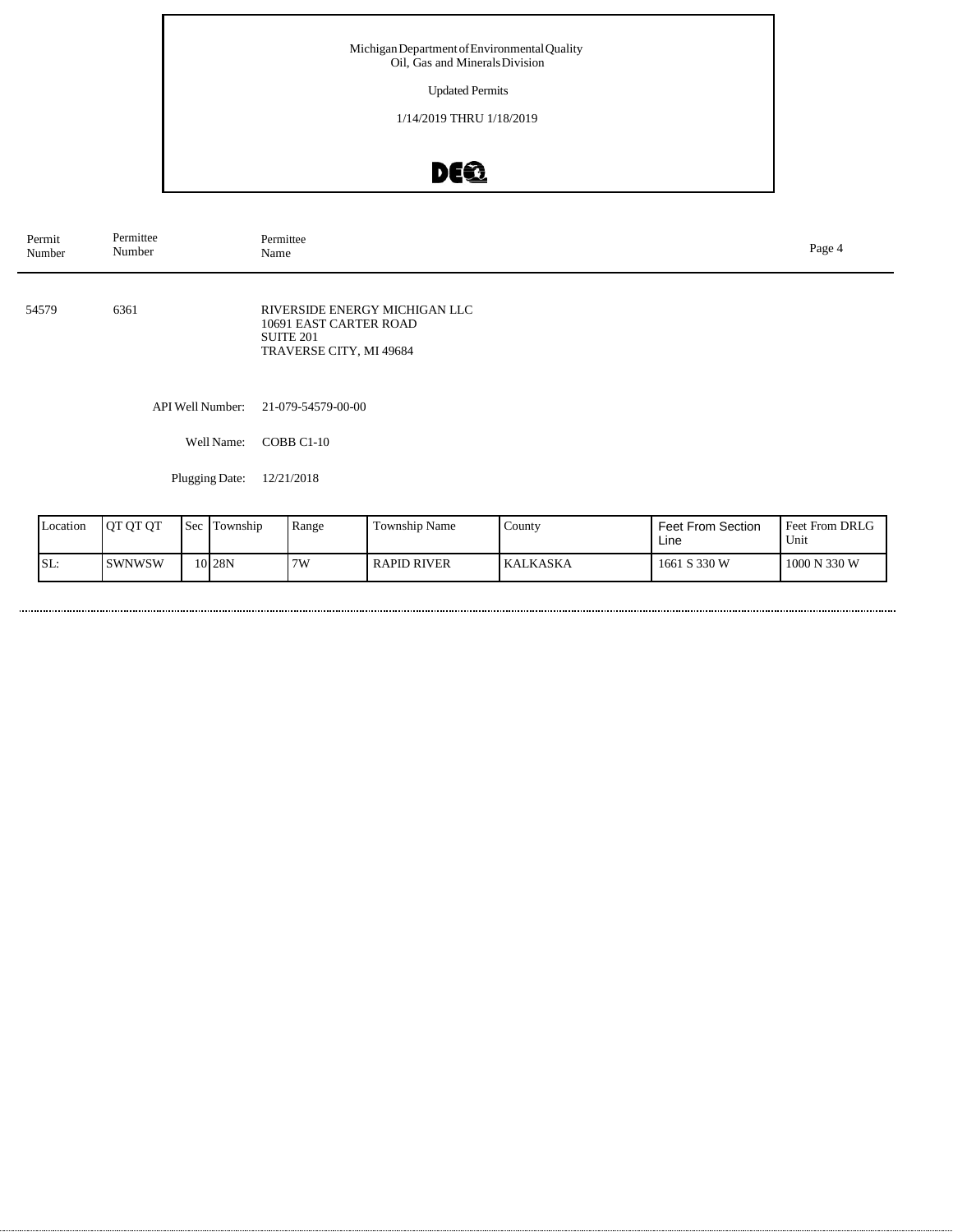Updated Permits

1/14/2019 THRU 1/18/2019

### DE®

Permittee Number Permit Number Permittee Name Page 5

#### **APPLICATIONS TO CHANGE WELL STATUS:**

29049 7772 LAMBDA ENERGY RESOURCES LLC 12012 Wickchester Suite 300 Houston, TX 77055 USA

API Well Number: 21-055-29049-01-00

Well Name: WURM 1-16 HD1 True Vertical Depth: 6419

Approval Date: 1/15/2019

| Location | OT OT OT      | <b>Sec</b> | Township | Range | Township Name   | County                | <b>Feet From Section</b><br>Line | Feet From DRLG<br>Unit |
|----------|---------------|------------|----------|-------|-----------------|-----------------------|----------------------------------|------------------------|
| SL:      | <b>SWNENE</b> |            | 16 25 N  | 11W   | <b>MAYFIELD</b> | <b>GRAND TRAVERSE</b> | 1297 N 989 E                     |                        |
| BHL:     | <b>SESENE</b> |            | 16 25 N  | 11W   | <b>MAYFIELD</b> | <b>GRAND TRAVERSE</b> | 641 S 580 E                      | 641 S 580 E            |

Proposed Rework: ACOWS to Continue Drilling - HDH Comment: ACOWS to drill HD2, expires 1/15/20.

.....................

29537 7772 LAMBDA ENERGY RESOURCES LLC 12012 Wickchester Suite 300 Houston, TX 77055 USA

API Well Number: 21-101-29537-01-00

Well Name: SEDELMAIER OHAGAN 1-33

............................

Approval Date: 1/14/2019

| Location | <b>OT OT OT</b> | <b>Sec</b> | $\sim$<br>Township | Range | Township Name    | County          | <b>Feet From Section</b><br>Line | <b>Feet From DRLG</b><br>Unit |
|----------|-----------------|------------|--------------------|-------|------------------|-----------------|----------------------------------|-------------------------------|
| SL:      | <b>NWNWNW</b>   |            | 33 23N             | 15W   | <b>BEAR LAKE</b> | <b>MANISTEE</b> | 460 N 419 W                      | 460 N 901 E                   |

Proposed Rework: ACOWS to Continue Drilling - HDH Comment: ACOWS to drill open hole lateral (HD1) in the Niagaran Fmn, expires 1/14/20.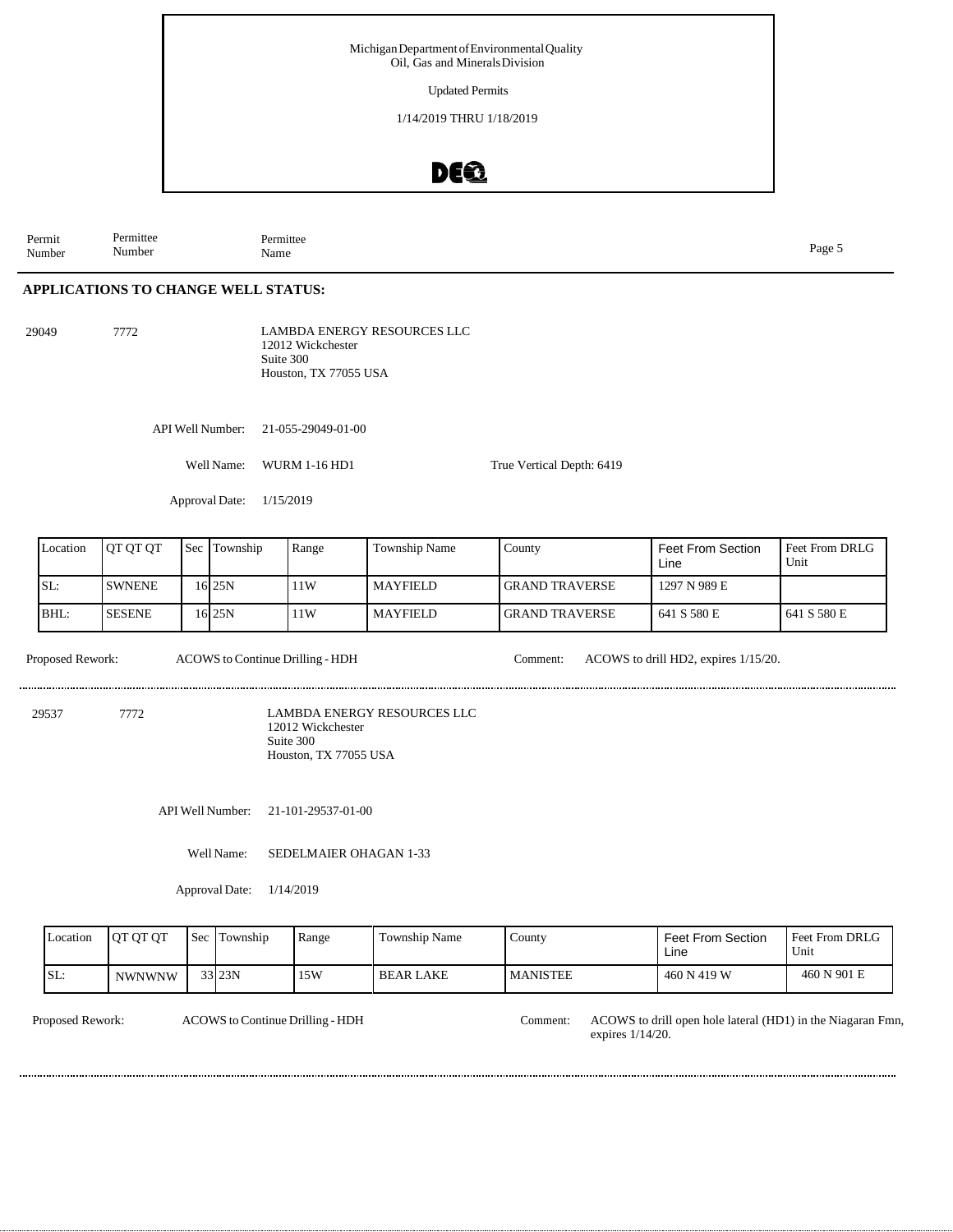Updated Permits

1/14/2019 THRU 1/18/2019

### DEQ

Permittee Number Permit Number Permittee Name Page 6

#### **RECORD OF CHANGE OF WELL STATUS:**

48872 7772 LAMBDA ENERGY RESOURCES LLC 12012 Wickchester Suite 300 Houston, TX 77055 USA

API Well Number: 21-019-48872-02-00

Well Name: STATE COLFAX 5-25 HD2 True Vertical Depth: 5680

Change Date: 12/18/2018

| Location | OT OT OT      | Sec | Township | Range | Township Name | County        | <b>Feet From Section</b><br>Line | Feet From DRLG<br>Unit |
|----------|---------------|-----|----------|-------|---------------|---------------|----------------------------------|------------------------|
| SL:      | <b>NWNWSW</b> |     | 25 25N   | 13W   | <b>COLFAX</b> | <b>BENZIE</b> | 2485 S 417 W                     |                        |
| BHL:     | <b>NESENW</b> |     | 26 25 N  | 13W   | <b>COLFAX</b> | <b>BENZIE</b> | 1317 N 687 E                     | 1317 N 687 E           |

Proposed Rework: Reworked toContinue Drilling - HDH Comment: RCOWS for completion of HD2 well.